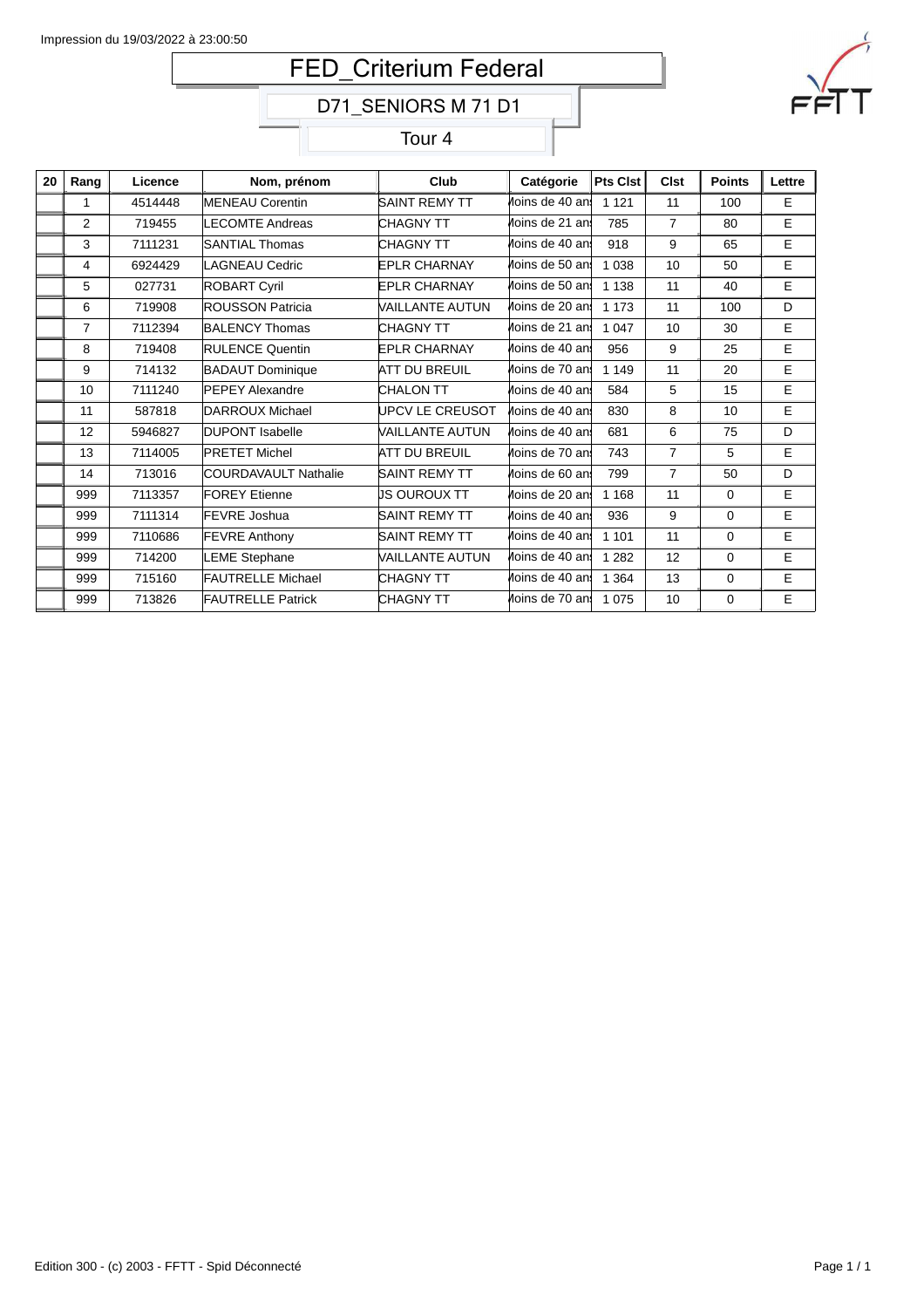Impression du 19/03/2022 à 16:51:59 FED\_Criterium Federal

D71\_SENIORS M 71 D1

Tour 4

# **FED\_Criterium Federal / D71\_SENIORS M 71 D1 / Poule 1**

| Rang           |               |     |   | Nom                                               | Dossard                                                        | NLicence |                      |    | Clst |                     | <b>Points</b> |      |                    | $N^{\circ}$ Club |                |                |                         |                | Club                                           | Cat.           |
|----------------|---------------|-----|---|---------------------------------------------------|----------------------------------------------------------------|----------|----------------------|----|------|---------------------|---------------|------|--------------------|------------------|----------------|----------------|-------------------------|----------------|------------------------------------------------|----------------|
| ι.<br>2.       |               |     |   | <b>ROUSSON Patricia</b><br><b>MENEAU Corentin</b> |                                                                | 719908   |                      | 11 |      |                     | 1 1 7 3       |      |                    |                  | 02710042       |                |                         |                | <b>VAILLANTE AUTUN</b><br><b>SAINT REMY TT</b> | $-20$<br>$-40$ |
| 3.             |               |     |   | <b>ROBART Cyril</b>                               | 11<br>8<br>1 1 2 1<br>4514448<br>11<br>10<br>1 1 3 8<br>027731 |          | 02710036<br>02710051 |    |      | <b>EPLR CHARNAY</b> |               |      |                    | $-50$            |                |                |                         |                |                                                |                |
|                | Table   Heure |     | F | Joueur 1                                          | Joueur 2                                                       |          | F                    | s  |      | $\mathbf{2}$        | 3             | 4    | 5                  | 6                | $\overline{7}$ | J1             |                         | J2J3           |                                                |                |
|                |               | 1/4 |   | <b>ROUSSON Patricia</b>                           | Absent                                                         |          |                      |    |      |                     |               |      |                    |                  |                |                |                         |                |                                                |                |
| $\overline{2}$ | 13:30         | 2/3 |   | <b>MENEAU Corentin</b>                            | <b>ROBART Cyril</b>                                            |          |                      |    | 5    | $-7$                | $-3$          | $-7$ |                    |                  |                |                |                         | $\overline{2}$ |                                                |                |
| 3              | 14:30         | 1/3 |   | <b>ROUSSON Patricia</b>                           | <b>ROBART Cyril</b>                                            |          |                      |    | 7    | $-5$                | $-2$          | -8   |                    |                  |                |                |                         | 2              |                                                |                |
|                |               | 2/4 |   | <b>MENEAU Corentin</b>                            | Absent                                                         |          |                      |    |      |                     |               |      |                    |                  |                |                |                         |                |                                                |                |
| 5              | 15:30         | 1/2 |   | <b>ROUSSON Patricia</b>                           | <b>MENEAU Corentin</b>                                         |          |                      |    | -3   | 5                   | 8             | $-9$ | 4                  |                  |                | $\overline{2}$ | $\overline{\mathbf{A}}$ |                |                                                |                |
|                |               | 3/4 |   | <b>ROBART Cyril</b>                               | Absent                                                         |          |                      |    |      |                     |               |      |                    |                  |                |                |                         |                |                                                |                |
|                |               |     |   |                                                   |                                                                |          |                      |    |      |                     |               |      | Total des points : |                  |                | 3              | $\mathbf{2}$            | 4              |                                                |                |

| Joueur                  | Rang | Forfait |
|-------------------------|------|---------|
| <b>ROBART Cyril</b>     |      |         |
| <b>ROUSSON Patricia</b> |      |         |
| <b>MENEAU Corentin</b>  |      |         |

### **FED\_Criterium Federal / D71\_SENIORS M 71 D1 / Poule 2**

| Rang  |       |     |    | <b>Nom</b>             | Dossard              | <b>N</b> Licence |                       |   | <b>Clst</b> |              | Points |    |                    | $N^{\circ}$ Club |                |    | Club |                         |                        | Cat.  |  |
|-------|-------|-----|----|------------------------|----------------------|------------------|-----------------------|---|-------------|--------------|--------|----|--------------------|------------------|----------------|----|------|-------------------------|------------------------|-------|--|
| 1.    |       |     |    | <b>RULENCE Quentin</b> | 2                    | 719408           |                       | 9 |             |              | 956    |    |                    | 02710051         |                |    |      | <b>EPLR CHARNAY</b>     |                        | -40   |  |
| 2.    |       |     |    | LECOMTE Andreas        | 6                    | 719455           |                       | 7 |             |              | 785    |    |                    | 02710025         |                |    |      | <b>CHAGNY TT</b>        |                        | $-21$ |  |
| 3.    |       |     |    | FEVRE Joshua           | 9                    | 7111314          |                       | 9 |             |              | 936    |    |                    | 02710036         |                |    |      | <b>SAINT REMY TT</b>    |                        | -40   |  |
| 4.    |       |     |    | <b>DUPONT Isabelle</b> | 15                   | 5946827          |                       | 6 |             |              | 681    |    |                    | 02710042         |                |    |      |                         | <b>VAILLANTE AUTUN</b> | -40   |  |
| Table | Heure |     | F  | Joueur 1               |                      | Joueur 2         | F                     | s |             | $\mathbf{2}$ | 3      | 4  | 5                  | 6                | J1             | J2 | J3   | J4                      |                        |       |  |
| 3     | 13:30 | 1/4 |    | <b>RULENCE Quentin</b> | DUPONT Isabelle      |                  |                       |   | 6           | 9            | $-11$  | 15 |                    |                  | $\overline{2}$ |    |      |                         |                        |       |  |
| 4     | 13:30 | 2/3 |    | <b>LECOMTE Andreas</b> | <b>IFEVRE Joshua</b> |                  | $\blacktriangledown$  |   |             |              |        |    |                    |                  |                | 2  |      |                         |                        |       |  |
| 5     | 14:30 | 1/3 |    | <b>RULENCE Quentin</b> | <b>FEVRE Joshua</b>  |                  | $\blacktriangleright$ |   |             |              |        |    |                    |                  | $\overline{2}$ |    |      |                         |                        |       |  |
| 6     | 14:30 | 2/4 |    | <b>LECOMTE Andreas</b> | DUPONT Isabelle      |                  |                       |   | $-3$        | 8            | -9     | 11 | 5                  |                  |                | 2  |      | $\overline{\mathbf{A}}$ |                        |       |  |
| 7     | 15:30 | 1/2 |    | <b>RULENCE Quentin</b> | LECOMTE Andreas      |                  |                       |   | $-13$       |              | 4      | 6  |                    |                  | $\overline{2}$ |    |      |                         |                        |       |  |
| 8     | 15:30 | 3/4 | ∣✔ | FEVRE Joshua           | DUPONT Isabelle      |                  |                       |   |             |              |        |    |                    |                  |                |    |      | 2                       |                        |       |  |
|       |       |     |    |                        |                      |                  |                       |   |             |              |        |    | Total des points : |                  | 6              | 5  |      | 4                       |                        |       |  |

| Joueur                 | Rang | Forfait          |
|------------------------|------|------------------|
| <b>RULENCE Quentin</b> |      |                  |
| <b>LECOMTE Andreas</b> |      |                  |
| <b>DUPONT</b> Isabelle | 3    |                  |
| <b>FEVRE Joshua</b>    |      | (Forfait Excusé) |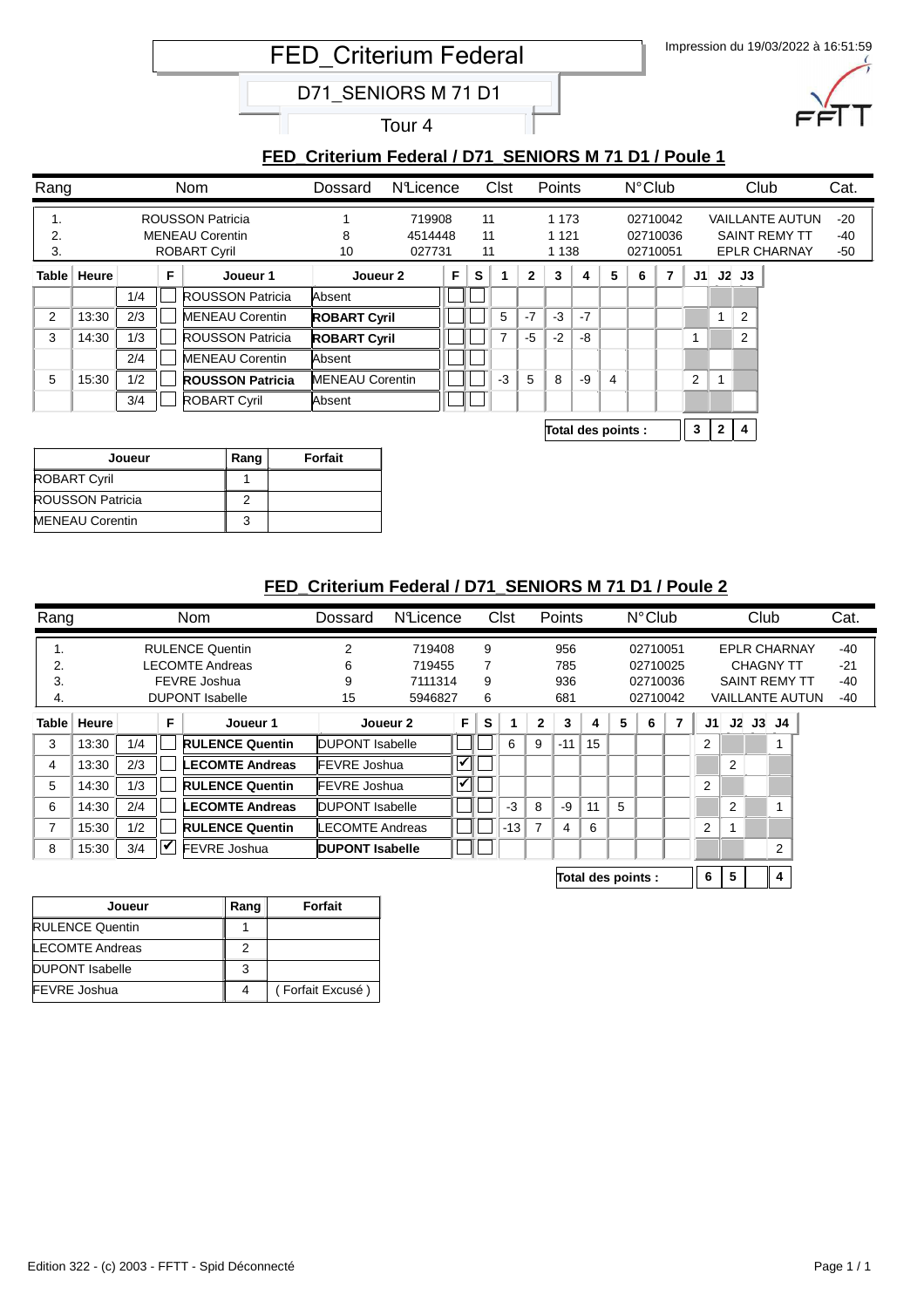Impression du 19/03/2022 à 16:51:59 FED\_Criterium Federal

D71\_SENIORS M 71 D1

Tour 4

### **FED\_Criterium Federal / D71\_SENIORS M 71 D1 / Poule 3**

| Rang         |       |     |   | <b>Nom</b>                      | Dossard                  | <b>N</b> Licence |   |    | <b>Clst</b> |                | Points  |                |    | $N^{\circ}$ Club |                |                |                |           | Club             |                      | Cat.  |
|--------------|-------|-----|---|---------------------------------|--------------------------|------------------|---|----|-------------|----------------|---------|----------------|----|------------------|----------------|----------------|----------------|-----------|------------------|----------------------|-------|
| 1.           |       |     |   | <b>BALENCY Thomas</b>           | 3                        | 7112394          |   | 10 |             |                | 1 0 4 7 |                |    |                  | 02710025       |                |                |           | <b>CHAGNY TT</b> |                      | $-21$ |
| 2.           |       |     |   | <b>LAGNEAU Cedric</b>           |                          | 6924429          |   | 10 |             |                | 1 0 3 8 |                |    |                  | 02710051       |                |                |           |                  | <b>EPLR CHARNAY</b>  | $-50$ |
| 3.           |       |     |   | <b>COURDAVAULT Nathalie</b>     | 11                       | 713016           |   | 7  |             |                | 799     |                |    |                  | 02710036       |                |                |           |                  | <b>SAINT REMY TT</b> | -60   |
| 4.           |       |     |   | <b>PRETET Michel</b>            | 13                       | 7114005          |   |    |             |                | 743     |                |    |                  | 02710048       |                |                |           |                  | ATT DU BREUIL        | $-70$ |
| <b>Table</b> | Heure |     | F | Joueur 1                        | Joueur 2                 |                  | F | s  |             | $\mathbf{2}$   | 3       | 4              | 5  | 6                | $\overline{7}$ | J1             |                | $J2$ $J3$ | J4               |                      |       |
| 5            | 13:30 | 1/4 |   | <b>BALENCY Thomas</b>           | <b>PRETET Michel</b>     |                  |   |    | 3           | 8              | 6       |                |    |                  |                | 2              |                |           |                  |                      |       |
| 6            | 13:30 | 2/3 |   | <b>LAGNEAU Cedric</b>           | COURDAVAULT Natha        |                  |   |    | ⇁           | $-10$          | -6      | $\overline{7}$ | 5  |                  |                |                | $\overline{2}$ |           |                  |                      |       |
| 7            | 14:30 | 1/3 |   | <b>BALENCY Thomas</b>           | <b>COURDAVAULT Natha</b> |                  |   |    | 9           | $\overline{2}$ | 7       |                |    |                  |                | $\overline{2}$ |                |           |                  |                      |       |
| 8            | 14:30 | 2/4 |   | <b>LAGNEAU Cedric</b>           | <b>PRETET Michel</b>     |                  |   |    | 3           | 5              | 5       |                |    |                  |                |                | 2              |           |                  |                      |       |
| 9            | 15:30 | 1/2 |   | <b>BALENCY Thomas</b>           | <b>LAGNEAU Cedric</b>    |                  |   |    | 7           | -9             | 8       | $-7$           | -6 |                  |                |                | 2              |           |                  |                      |       |
| 10           | 15:30 | 3/4 |   | COURDAVAULT NathalPRETET Michel |                          |                  |   |    | -6          | 9              | -9      | $-12$          |    |                  |                |                |                |           | 2                |                      |       |
|              |       |     |   |                                 |                          |                  |   |    |             |                |         |                |    |                  |                |                |                |           |                  |                      |       |

**Total des points : 5 6 3 4**

| Joueur                      | Rang | Forfait |
|-----------------------------|------|---------|
| LAGNEAU Cedric              |      |         |
| <b>BALENCY Thomas</b>       | 2    |         |
| <b>PRETET Michel</b>        | 3    |         |
| <b>COURDAVAULT Nathalie</b> |      |         |

# **FED\_Criterium Federal / D71\_SENIORS M 71 D1 / Poule 4**

| Rang  |       |     |   | Nom                     | Dossard                 | <b>N</b> Licence | $N^{\circ}$ Club<br><b>Points</b><br><b>Clst</b><br>Club |    |   |         |     | Cat.     |                    |          |                |    |                |                |                  |       |       |  |  |  |  |  |  |  |  |  |  |  |  |  |  |  |  |  |  |  |  |  |  |  |  |  |  |  |  |  |  |  |                  |  |     |  |  |  |  |  |  |  |  |  |  |  |  |  |  |  |  |  |  |                        |     |
|-------|-------|-----|---|-------------------------|-------------------------|------------------|----------------------------------------------------------|----|---|---------|-----|----------|--------------------|----------|----------------|----|----------------|----------------|------------------|-------|-------|--|--|--|--|--|--|--|--|--|--|--|--|--|--|--|--|--|--|--|--|--|--|--|--|--|--|--|--|--|--|--|------------------|--|-----|--|--|--|--|--|--|--|--|--|--|--|--|--|--|--|--|--|--|------------------------|-----|
| 1.    |       |     |   | <b>SANTIAL Thomas</b>   | 4                       | 7111231          |                                                          | 9  |   |         | 918 |          |                    | 02710025 |                |    |                |                | <b>CHAGNY TT</b> |       | $-40$ |  |  |  |  |  |  |  |  |  |  |  |  |  |  |  |  |  |  |  |  |  |  |  |  |  |  |  |  |  |  |  |                  |  |     |  |  |  |  |  |  |  |  |  |  |  |  |  |  |  |  |  |  |                        |     |
| 2.    |       |     |   | <b>BADAUT Dominique</b> | 5<br>714132             |                  |                                                          | 11 |   | 1 1 4 9 |     | 02710048 |                    |          |                |    | ATT DU BREUIL  |                |                  | $-70$ |       |  |  |  |  |  |  |  |  |  |  |  |  |  |  |  |  |  |  |  |  |  |  |  |  |  |  |  |  |  |  |  |                  |  |     |  |  |  |  |  |  |  |  |  |  |  |  |  |  |  |  |  |  |                        |     |
| 3.    |       |     |   | DARROUX Michael         | 12                      | 587818           |                                                          | 8  |   | 830     |     | 02710067 |                    |          |                |    |                |                |                  |       |       |  |  |  |  |  |  |  |  |  |  |  |  |  |  |  |  |  |  |  |  |  |  |  |  |  |  |  |  |  |  |  |                  |  |     |  |  |  |  |  |  |  |  |  |  |  |  |  |  |  |  |  |  | <b>JPCV LE CREUSOT</b> | -40 |
| 4.    |       |     |   | <b>PEPEY Alexandre</b>  | 14                      | 7111240          |                                                          | 5  |   | 584     |     |          |                    | 02710008 |                |    |                |                |                  |       |       |  |  |  |  |  |  |  |  |  |  |  |  |  |  |  |  |  |  |  |  |  |  |  |  |  |  |  |  |  |  |  | <b>CHALON TT</b> |  | -40 |  |  |  |  |  |  |  |  |  |  |  |  |  |  |  |  |  |  |                        |     |
| Table | Heure |     | F | Joueur 1                |                         | Joueur 2         | F.                                                       | s  |   | 2       | 3   | 4        | 5                  | 6        | $\overline{7}$ | J1 |                | $J2$ $J3$ $J4$ |                  |       |       |  |  |  |  |  |  |  |  |  |  |  |  |  |  |  |  |  |  |  |  |  |  |  |  |  |  |  |  |  |  |  |                  |  |     |  |  |  |  |  |  |  |  |  |  |  |  |  |  |  |  |  |  |                        |     |
| 7     | 13:30 | 1/4 |   | <b>SANTIAL Thomas</b>   | <b>PEPEY Alexandre</b>  |                  |                                                          |    | 8 | 6       | 8   |          |                    |          |                | 2  |                |                |                  |       |       |  |  |  |  |  |  |  |  |  |  |  |  |  |  |  |  |  |  |  |  |  |  |  |  |  |  |  |  |  |  |  |                  |  |     |  |  |  |  |  |  |  |  |  |  |  |  |  |  |  |  |  |  |                        |     |
| 8     | 13:30 | 2/3 |   | <b>BADAUT Dominique</b> | DARROUX Michael         |                  |                                                          |    | 6 | 5       |     |          |                    |          |                |    | $\overline{2}$ |                |                  |       |       |  |  |  |  |  |  |  |  |  |  |  |  |  |  |  |  |  |  |  |  |  |  |  |  |  |  |  |  |  |  |  |                  |  |     |  |  |  |  |  |  |  |  |  |  |  |  |  |  |  |  |  |  |                        |     |
| 9     | 14:30 | 1/3 |   | <b>SANTIAL Thomas</b>   | DARROUX Michael         |                  |                                                          |    | 6 | 8       | 9   |          |                    |          |                | 2  |                |                |                  |       |       |  |  |  |  |  |  |  |  |  |  |  |  |  |  |  |  |  |  |  |  |  |  |  |  |  |  |  |  |  |  |  |                  |  |     |  |  |  |  |  |  |  |  |  |  |  |  |  |  |  |  |  |  |                        |     |
| 10    | 14:30 | 2/4 |   | <b>BADAUT Dominique</b> | <b>IPEPEY Alexandre</b> |                  |                                                          |    | 2 | 9       | 9   |          |                    |          |                |    | $\overline{2}$ |                |                  |       |       |  |  |  |  |  |  |  |  |  |  |  |  |  |  |  |  |  |  |  |  |  |  |  |  |  |  |  |  |  |  |  |                  |  |     |  |  |  |  |  |  |  |  |  |  |  |  |  |  |  |  |  |  |                        |     |
| 11    | 15:30 | 1/2 |   | <b>SANTIAL Thomas</b>   | <b>BADAUT Dominique</b> |                  |                                                          |    | 5 | 6       | 3   |          |                    |          |                | 2  |                |                |                  |       |       |  |  |  |  |  |  |  |  |  |  |  |  |  |  |  |  |  |  |  |  |  |  |  |  |  |  |  |  |  |  |  |                  |  |     |  |  |  |  |  |  |  |  |  |  |  |  |  |  |  |  |  |  |                        |     |
| 12    | 15:30 | 3/4 |   | <b>DARROUX Michael</b>  | <b>PEPEY Alexandre</b>  |                  |                                                          |    | 9 | 6       | 5   |          |                    |          |                |    |                | 2              |                  |       |       |  |  |  |  |  |  |  |  |  |  |  |  |  |  |  |  |  |  |  |  |  |  |  |  |  |  |  |  |  |  |  |                  |  |     |  |  |  |  |  |  |  |  |  |  |  |  |  |  |  |  |  |  |                        |     |
|       |       |     |   |                         |                         |                  |                                                          |    |   |         |     |          | Total des points : |          |                | 6  | 5              | 4              | $\mathbf{3}$     |       |       |  |  |  |  |  |  |  |  |  |  |  |  |  |  |  |  |  |  |  |  |  |  |  |  |  |  |  |  |  |  |  |                  |  |     |  |  |  |  |  |  |  |  |  |  |  |  |  |  |  |  |  |  |                        |     |

| Joueur                  | Rang | Forfait |
|-------------------------|------|---------|
| <b>SANTIAL Thomas</b>   |      |         |
| <b>BADAUT Dominique</b> |      |         |
| DARROUX Michael         | 3    |         |
| <b>PEPEY Alexandre</b>  |      |         |